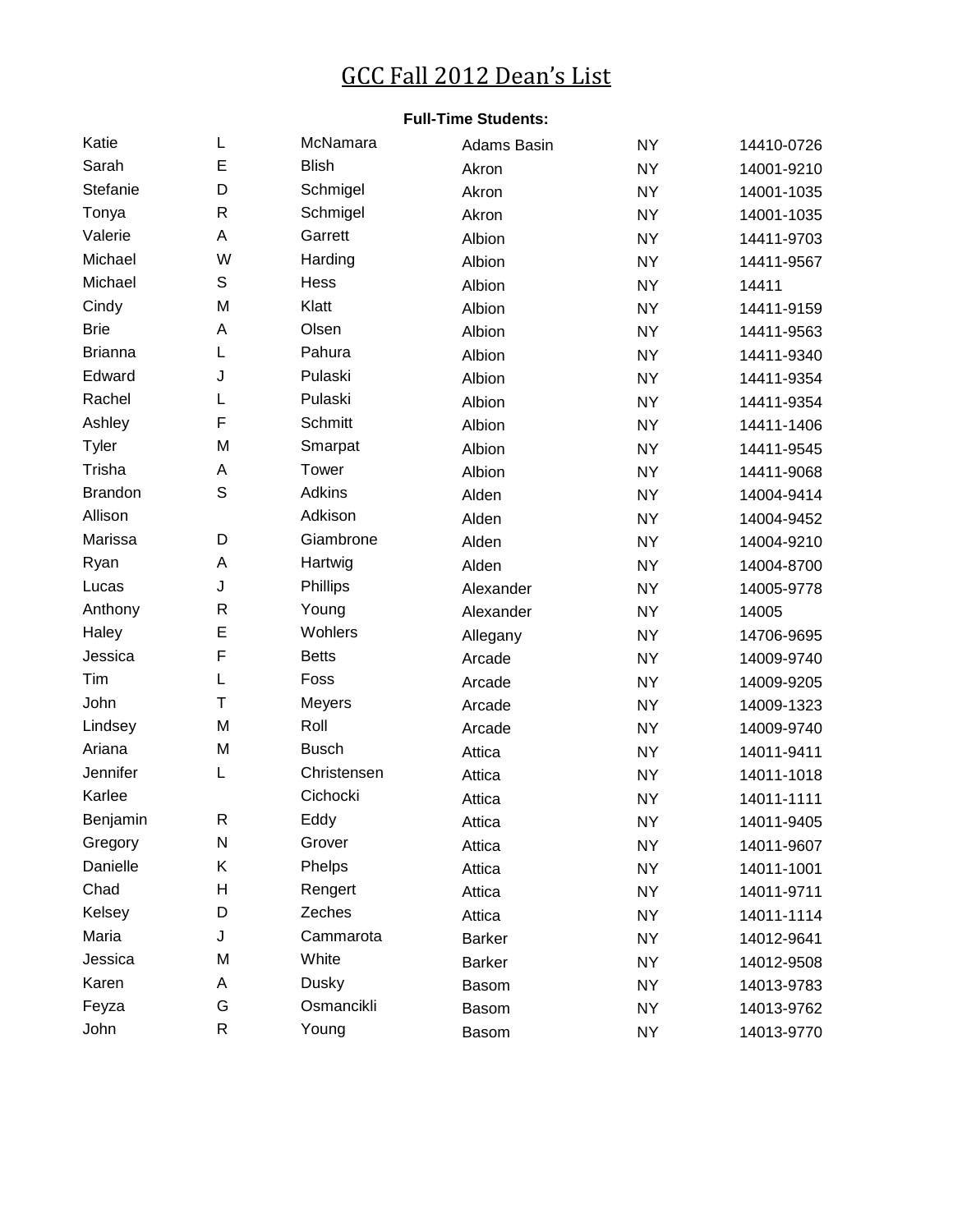| Marcel       |             | Afice           | <b>Batavia</b>   | <b>NY</b> | 14020-1308 |
|--------------|-------------|-----------------|------------------|-----------|------------|
| Kimberly     | S           | <b>Beebe</b>    | Batavia          | <b>NY</b> | 14020-3417 |
| Alexander    | J           | Berardini       | Batavia          | <b>NY</b> | 14020-2944 |
| Anna         |             | <b>Bondaruk</b> | Batavia          | <b>NY</b> | 14020-2943 |
| Samantha     | M           | <b>Brenkus</b>  | <b>Batavia</b>   | <b>NY</b> | 14020      |
| Mariah       | L           | <b>Brennan</b>  | Batavia          | <b>NY</b> | 14020-2409 |
| Kristin      |             | <b>Brockway</b> | Batavia          | <b>NY</b> | 14020-2824 |
| Kari         | S           | Campbell        | Batavia          | <b>NY</b> | 14020-1150 |
| Philip       | S           | Casper          | Batavia          | <b>NY</b> | 14020-9755 |
| Joanne       | Κ           | Dacey           | Batavia          | <b>NY</b> | 14020-2943 |
| Aimee        | C           | Dawson          | Batavia          | <b>NY</b> | 14020-9622 |
| Cassandre    | L           | Dipiazza        | Batavia          | <b>NY</b> | 14020-3602 |
| Joseph       | M           | Durzewski       | <b>Batavia</b>   | <b>NY</b> | 14020-3624 |
| Alec         | Jeffrey     | Engel           | Batavia          | <b>NY</b> | 14020-3329 |
| Dominique    | J           | Johnson         | Batavia          | <b>NY</b> | 14020-3502 |
| Janelle      | M           | Larsen          | Batavia          | <b>NY</b> | 14020-3216 |
| Megan        | Κ           | Mase            | Batavia          | <b>NY</b> | 14020-2732 |
| Miranda      | M           | Moag            | Batavia          | <b>NY</b> | 14020-3539 |
| Joan         |             | Nobile          | Batavia          | <b>NY</b> | 14020-9717 |
| Samantha     | M           | Orbaker         | Batavia          | <b>NY</b> | 14020-1142 |
| Kameko       | M           | Overs           | <b>Batavia</b>   | <b>NY</b> | 14020-2130 |
| David        | C           | Patrick         | Batavia          | <b>NY</b> | 14020-9789 |
| Shawna       | L           | Platt           | Batavia          | <b>NY</b> | 14020-2711 |
| Jonathon     | M           | Ryan            | Batavia          | <b>NY</b> | 14020-3012 |
| Lauren       | N           | Stansberry      | Batavia          | <b>NY</b> | 14020-3904 |
| Michael      | Α           | Wahl            | Batavia          | <b>NY</b> | 14020-2053 |
| Tracy        | L.          | Hanel           | Bergen           | <b>NY</b> | 14416-9353 |
| Cody         | D           | Millspaugh      | Bergen           | <b>NY</b> | 14416-9573 |
| Amanda-Kay   | M           | Sands           | Bergen           | <b>NY</b> | 14416-9529 |
| Mattie       | L           | Herman          | <b>Bliss</b>     | <b>NY</b> | 14024-9764 |
| Allesha      | P           | Krotje          | <b>Bliss</b>     | <b>NY</b> | 14024-0148 |
| Cayla        | $\mathbb S$ | Lathrop         | <b>Bliss</b>     | <b>NY</b> | 14024-9704 |
| Benjamin     | P           | Madafferi       | <b>Brockport</b> | <b>NY</b> | 14420-9451 |
| Germaine     |             | Rivera-Lopez    | <b>Brockport</b> | <b>NY</b> | 14420-2425 |
| Nicholas     | A           | Walker          | <b>Brockport</b> | <b>NY</b> | 14420-1011 |
| <b>Brian</b> |             | Fleurimond      | <b>Bronx</b>     | <b>NY</b> | 10462-7133 |
| Dashawna     |             | Jenifer         | <b>Buffalo</b>   | <b>NY</b> | 14215-1218 |
| Falesha      | А           | Moultrie        | <b>Buffalo</b>   | <b>NY</b> | 14211-2611 |
| Ruth         |             | Shamenda        | <b>Buffalo</b>   | <b>NY</b> | 14221-3215 |
| Valerie      | L           | Bezon           | <b>Byron</b>     | <b>NY</b> | 14422-9508 |
| Sheena       | Α           | <b>Dilcher</b>  | <b>Byron</b>     | <b>NY</b> | 14422-9529 |
| Kelly        | P           | DiMatteo        | <b>Byron</b>     | <b>NY</b> | 14422-9543 |
| Emily        | M           | George          | <b>Byron</b>     | <b>NY</b> | 14422-9556 |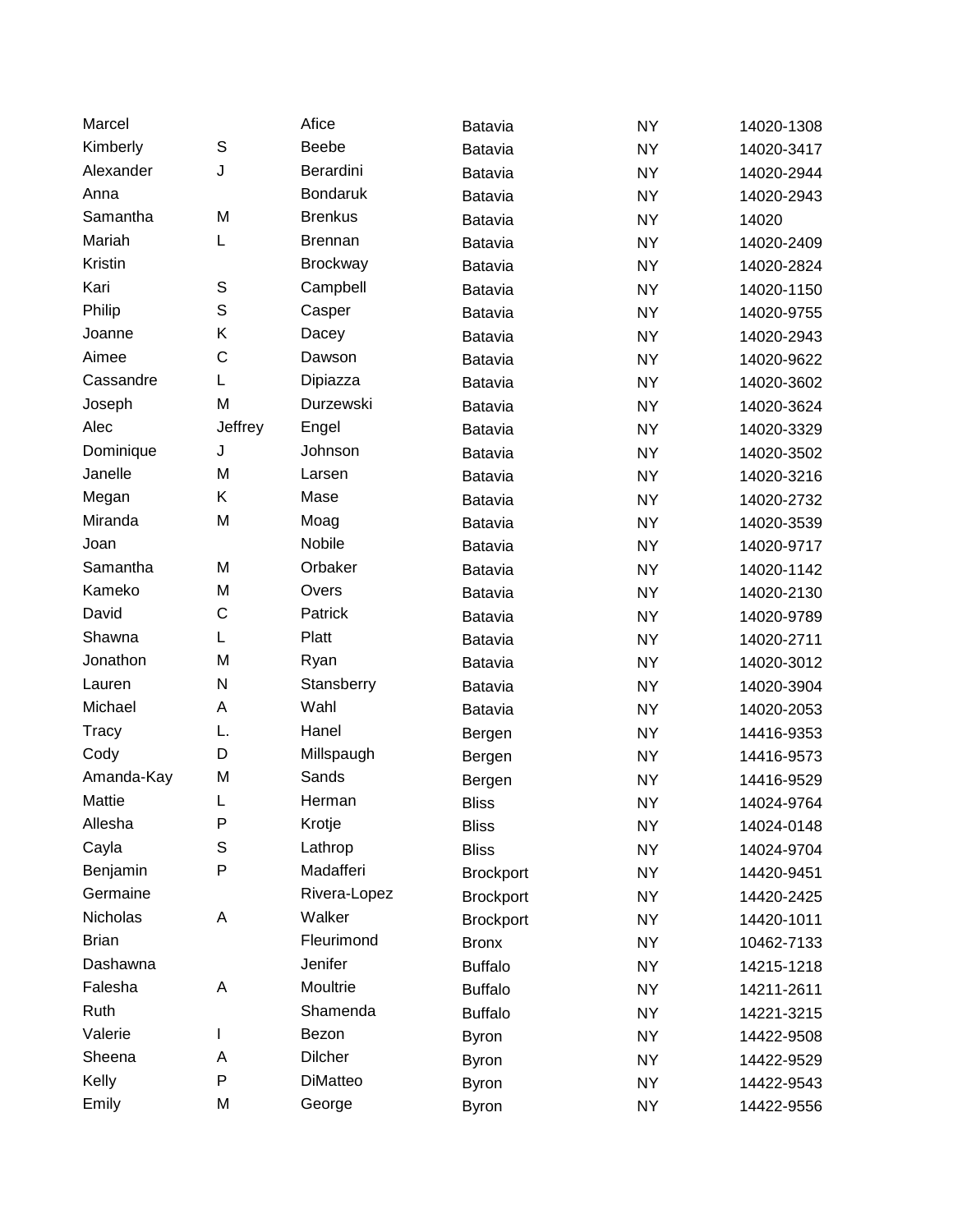| Donald         | С           | Rada            | Byron         | <b>NY</b> | 14422-9712 |
|----------------|-------------|-----------------|---------------|-----------|------------|
| Jamie          | L           | laniro          | Caledonia     | <b>NY</b> | 14423-1212 |
| Katharine      | A           | Marble          | Caledonia     | <b>NY</b> | 14423-1236 |
| <b>Brianna</b> | S           | Platt           | Caledonia     | <b>NY</b> | 14423-9733 |
| Danielle       |             | Allen           | Castile       | <b>NY</b> | 14427-9604 |
| Dylan          | A           | <b>Draper</b>   | Castile       | <b>NY</b> | 14427-9643 |
| Morgan         | $\mathbb S$ | Potter          | Chaffee       | <b>NY</b> | 14030      |
| Joel           | A           | Ventura         | Chaffee       | <b>NY</b> | 14030-9417 |
| <b>Bryan</b>   | L           | <b>McKinley</b> | Conesus       | <b>NY</b> | 14435-9517 |
| Rachel         | A           | Ball            | Corfu         | <b>NY</b> | 14036-9643 |
| Jennifer       | S           | Davis           | Corfu         | <b>NY</b> | 14036-9633 |
| Zachary        | J           | Franclemont     | Corfu         | <b>NY</b> | 14036-9732 |
| Jessica        | L           | Gerould         | Corfu         | <b>NY</b> | 14036-9644 |
| Geoffrey       | D           | Phelps          | Corfu         | <b>NY</b> | 14036-9792 |
| Jeffrey        | J           | Washington      | Corfu         | <b>NY</b> | 14036-9770 |
| Katherine      | E           | McDonald        | Cowlesville   | <b>NY</b> | 14037-9504 |
| Shelly         | A           | Ames            | Dansville     | <b>NY</b> | 14437-9628 |
| Frank          | J           | Ikeler          | Dansville     | <b>NY</b> | 14437-1424 |
| Erica          | M           | Legros          | Dansville     | <b>NY</b> | 14437-1044 |
| Rebecca        | L           | Lorow           | Dansville     | <b>NY</b> | 14437-9250 |
| Kylynn         | E           | <b>Bank</b>     | Darien Center | <b>NY</b> | 14040-9715 |
| Samantha       | D           | Engel           | Darien Center | <b>NY</b> | 14040-9705 |
| Megan          | E           | <b>Matthews</b> | Darien Center | <b>NY</b> | 14040-9624 |
| Gail           | M           | Roll-Thompson   | Darien Center | <b>NY</b> | 14040-9609 |
| Rose           |             | Wagner          | Darien Center | <b>NY</b> | 14040-9742 |
| Melinda        | M           | Bigham          | Delevan       | <b>NY</b> | 14042-9533 |
| Erica          | J           | Hutchinson      | Delevan       | <b>NY</b> | 14042-9412 |
| Jacqueline     |             | Zirilli         | Depew         | <b>NY</b> | 14043-3618 |
| Kathryn        | L           | Dianetti        | E Rochester   | <b>NY</b> | 14445-1504 |
| Joseph         | L           | Mancini         | East Aurora   | <b>NY</b> | 14052-9690 |
| Kaleigh        | M           | Hinkson         | East Bethany  | <b>NY</b> | 14054-9796 |
| Emily          | E           | Pelton          | East Bethany  | <b>NY</b> | 14054-9770 |
| Candice        | J           | Wells           | East Bethany  | NY        | 14054-9784 |
| Laura          | A           | Moser           | East Pembroke | <b>NY</b> | 14056      |
| Lourdes        |             | Castaneda       | Elba          | <b>NY</b> | 14058-9535 |
| Amanda         | L           | Miller          | Elba          | <b>NY</b> | 14058-9518 |
| Micah          | G           | Moreland        | Elba          | NY        | 14058-9514 |
| Chelsie        | M           | Pangrazio       | Elba          | <b>NY</b> | 14058-9771 |
| Nhan           | Τ           | Truong          | Endicott      | <b>NY</b> | 13760-5020 |
| Angelina       | M           | Hoppough        | Fairport      | <b>NY</b> | 14450-1747 |
| Jessica        | L           | Thomas          | Freedom       | NY.       | 14065-9736 |
| Kenneth        | Α           | Cottrell        | Friendship    | <b>NY</b> | 14739-8762 |
| Karen          | L           | Hagar-Flick     | Gasport       | <b>NY</b> | 14067-9375 |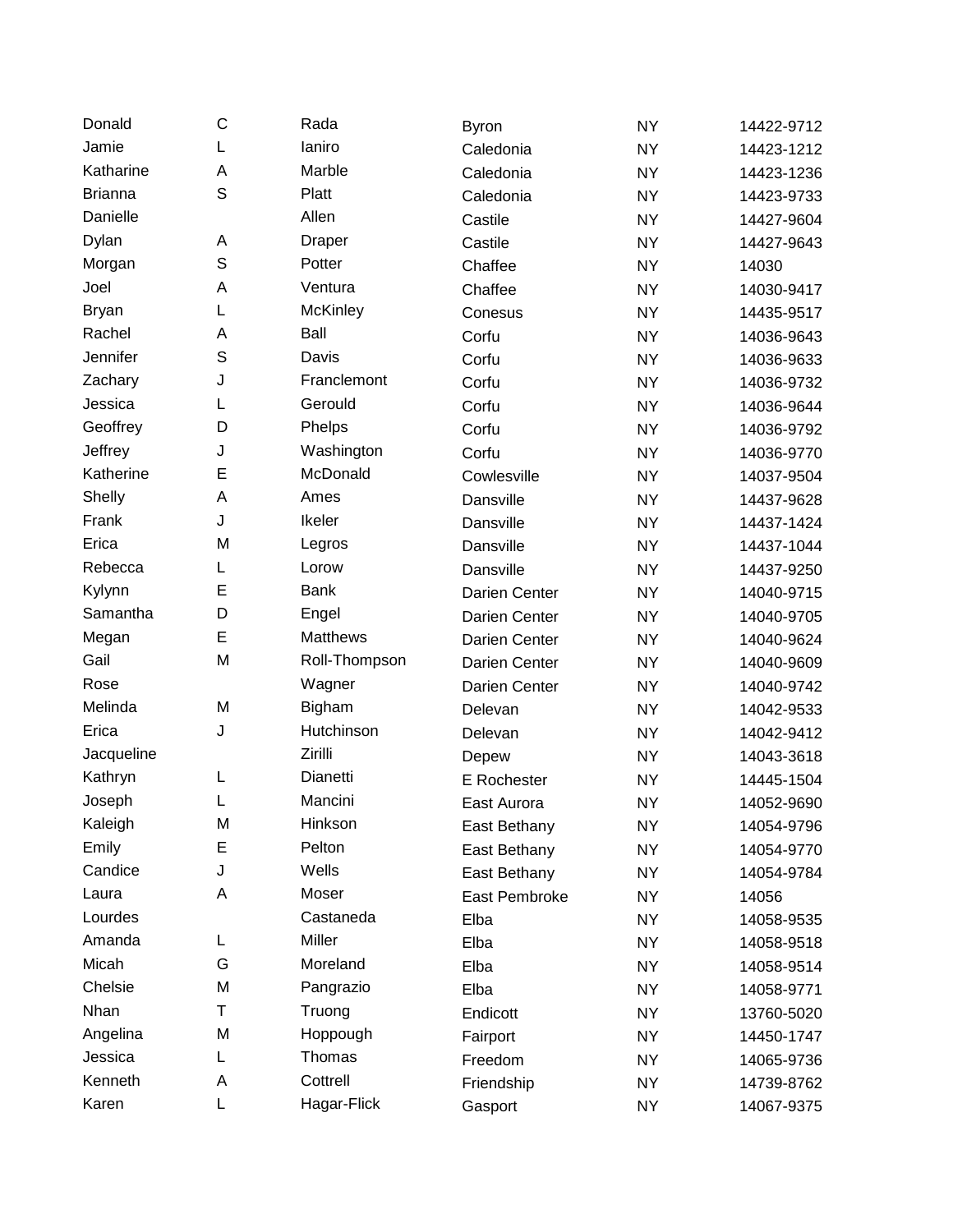| David         |             | Walker          | Gasport     | <b>NY</b> | 14067-9415 |
|---------------|-------------|-----------------|-------------|-----------|------------|
| Aidan         | Κ           | Bonacci         | Gates       | <b>NY</b> | 14624-3419 |
| Ashley        | G           | Campbell        | Geneseo     | <b>NY</b> | 14454-9713 |
| Charday       | Υ           | Romasser        | Geneseo     | <b>NY</b> | 14454-1381 |
| Trista        | A           | Teitsworth      | Groveland   | <b>NY</b> | 14462-9529 |
| Adrian        |             | Andrzejczyk     | Hamlin      | <b>NY</b> | 14464-9328 |
| Ryan          | A           | Piccini         | Hamlin      | <b>NY</b> | 14464-9344 |
| Cassandra     |             | <b>Kriss</b>    | Hilton      | <b>NY</b> | 14468-9704 |
| Jeremiah      | C           | Bonning         | Holland     | <b>NY</b> | 14080      |
| Lisa          | M           | Fantasia        | Holley      | <b>NY</b> | 14470-9070 |
| Linda         | J           | Heale           | Holley      | <b>NY</b> | 14470-9768 |
| Ryan          | M           | <b>Hills</b>    | Holley      | <b>NY</b> | 14470-1013 |
| Joshua        | A           | LoBello         | Holley      | <b>NY</b> | 14470-9022 |
| Camron        | M           | Quaranto        | Holley      | <b>NY</b> | 14470-9792 |
| Edward        | C.          | Wagner          | Holley      | <b>NY</b> | 14470-9058 |
| Dorothy       | Κ           | Austin          | Hornell     | <b>NY</b> | 14843-1809 |
| <b>Brenda</b> | L           | <b>Brown</b>    | Hornell     | <b>NY</b> | 14843-1321 |
| Kimberly      | J           | Garner          | Hornell     | <b>NY</b> | 14843-2040 |
| Rachel        | J           | Francis         | Houghton    | <b>NY</b> | 14744-8717 |
| Jess          | M           | Decker          | Jasper      | <b>NY</b> | 14855-9732 |
| Nancy         | Α.          | Cox             | Java Center | <b>NY</b> | 14082-9614 |
| Matthew       | W           | Klick           | Kendall     | <b>NY</b> | 14476-9708 |
| Katherine     | C           | Henshaw         | Kent        | <b>NY</b> | 14477-9718 |
| Nicole        | A           | Wiedemann       | Lakeville   | <b>NY</b> | 14480-9721 |
| Christopher   | A           | Lommer          | Lancaster   | <b>NY</b> | 14086-3122 |
| Andi          | J           | <b>DeBellis</b> | Le Roy      | <b>NY</b> | 14482-1237 |
| Eric          | $\mathsf T$ | Hayes           | Le Roy      | <b>NY</b> | 14482-9702 |
| Mark          | R.          | McAvoy          | Le Roy      | <b>NY</b> | 14482-8914 |
| Debra         | M           | McKnight        | Le Roy      | <b>NY</b> | 14482-1327 |
| Matthew       | L           | Mead            | Le Roy      | <b>NY</b> | 14482-1021 |
| Ashley        | M           | Russo           | Le Roy      | <b>NY</b> | 14482-1504 |
| Matthew       | Α           | Stoll           | Le Roy      | <b>NY</b> | 14482-1007 |
| Katherine     | A           | Watt            | Le Roy      | NY.       | 14482-8900 |
| Dorene        | R           | Palmer          | Livonia     | <b>NY</b> | 14487-9634 |
| Kelly         | M.          | Fisk            | Lyndonville | NY.       | 14098-9674 |
| Jonathan      | W           | Karp            | Lyndonville | <b>NY</b> | 14098-9603 |
| Nikolas       |             | Mofardin        | Lyndonville | NY.       | 14098-9724 |
| Douglas       |             | Ellsworth       | Macedon     | <b>NY</b> | 14502-8916 |
| Kenneth       | D           | Aikin           | Medina      | NY.       | 14103-9635 |
| Jennifer      | L           | Balasi          | Medina      | <b>NY</b> | 14103-1747 |
| Jacob         | J           | Buckingham      | Medina      | NY.       | 14103-1331 |
| Mark          | Α           | Grimes          | Medina      | <b>NY</b> | 14103-9721 |
| Amy           | E           | Jackson         | Medina      | <b>NY</b> | 14103-1236 |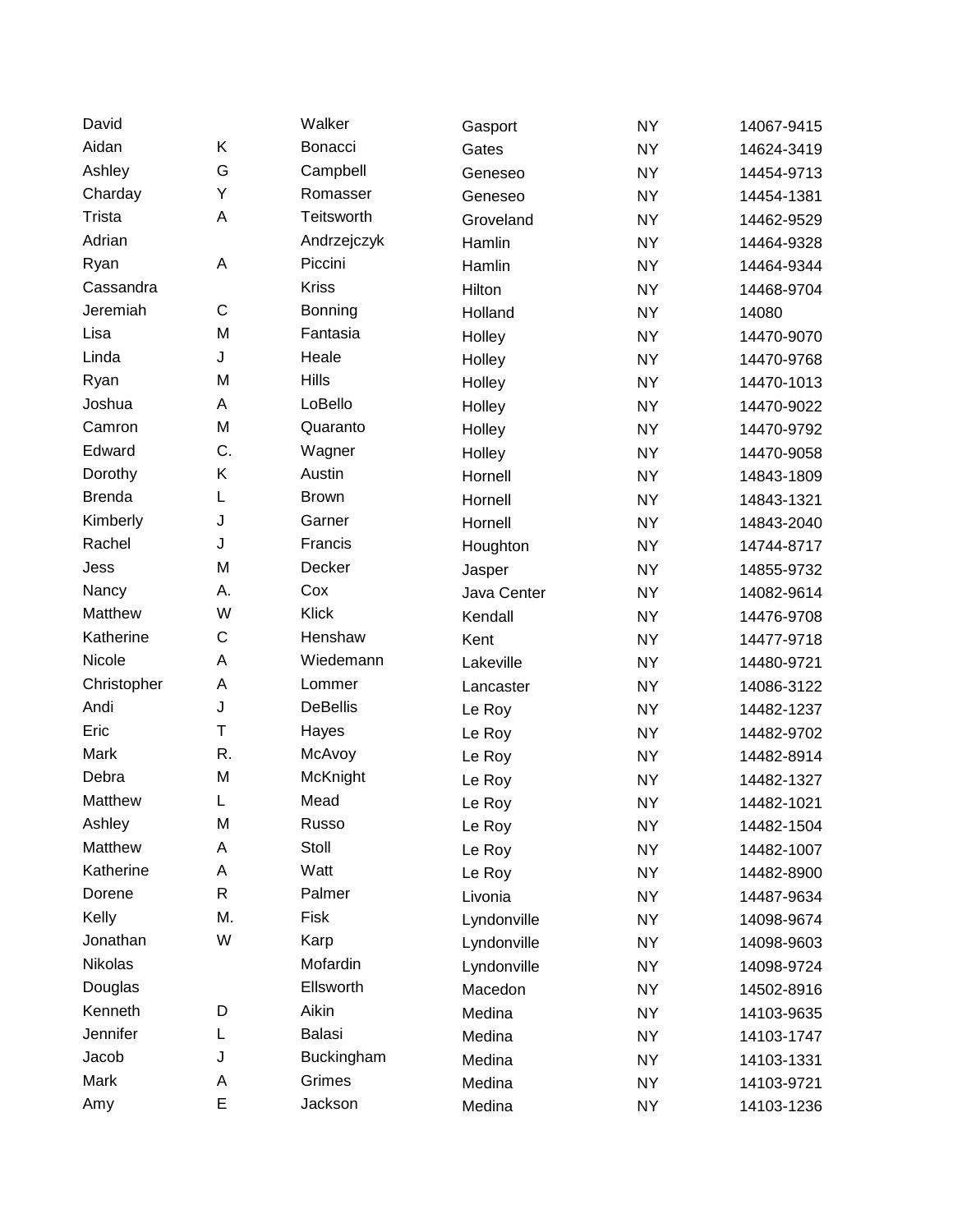| Richard         | A            | Jones           | Medina              | <b>NY</b> | 14103-1530 |
|-----------------|--------------|-----------------|---------------------|-----------|------------|
| Miranda         | J            | McEwen-Miller   | Medina              | <b>NY</b> | 14103-1548 |
| Monica          | M            | Silversmith     | Medina              | <b>NY</b> | 14103-9424 |
| Marilyn         |              | Moser           | Middleport          | <b>NY</b> | 14105-9739 |
| Matthew         |              | Fladie          | <b>Mount Morris</b> | <b>NY</b> | 14510-9606 |
| Andrea          | L            | Frisch          | <b>Mount Morris</b> | <b>NY</b> | 14510-9736 |
| Amber           | M            | Wheeler         | <b>Mount Morris</b> | <b>NY</b> | 14510-9463 |
| Joshua          | $\mathsf{R}$ | Correia         | North Chili         | <b>NY</b> | 14514-9746 |
| Gabrielle       | L            | Herington       | Nunda               | <b>NY</b> | 14517-9718 |
| Kaitlyn         |              | Allen           | Oakfield            | <b>NY</b> | 14125-1123 |
| Raven           | M            | Bentkowski      | Oakfield            | <b>NY</b> | 14125-1009 |
| Jonathon        | M            | Cassiano        | Oakfield            | <b>NY</b> | 14125-9751 |
| Alyssa          | $\mathsf{R}$ | Esola           | Oakfield            | <b>NY</b> | 14125-1108 |
| Joany           | M            | Fox             | Oakfield            | <b>NY</b> | 14125-1102 |
| Jennifer        | L            | Harris          | Oakfield            | <b>NY</b> | 14125-9416 |
| Jessica         | M            | McComb          | Oakfield            | <b>NY</b> | 14125-1140 |
| Jaime           | N            | Pangrazio       | Oakfield            | <b>NY</b> | 14125-1102 |
| Steven          | J            | Morlock         | <b>Orchard Park</b> | <b>NY</b> | 14127-2517 |
| <b>Brian</b>    | T            | <b>DeFisher</b> | Pavilion            | <b>NY</b> | 14525-9759 |
| Anthony         | T            | Misisco         | Pavilion            | <b>NY</b> | 14525-9616 |
| Jennifer        | M            | Wright          | Pavilion            | <b>NY</b> | 14525      |
| John            | J            | <b>Boyle</b>    | Perry               | <b>NY</b> | 14530-1242 |
| Andrew          | D            | Marusarz        | Perry               | <b>NY</b> | 14530-9743 |
| Vivian          | Τ            | Orban           | Perry               | <b>NY</b> | 14530-1430 |
| Jesika          | T            | <b>Strain</b>   | Piffard             | <b>NY</b> | 14533-9726 |
| Helen           | J            | Todd            | Pine city           | <b>NY</b> | 14871-9232 |
| Jonathan        |              | Allen           | Rochester           | <b>NY</b> | 14606-4627 |
| Kin             | Mu           | Aye             | Rochester           | <b>NY</b> | 14621-4502 |
| Gabrielle       | M            | <b>Baldwin</b>  | Rochester           | <b>NY</b> | 14612-4126 |
| Emily           | E            | <b>Beattie</b>  | Rochester           | <b>NY</b> | 14617-2454 |
| Jaclyn          | T            | DiMartino       | Rochester           | <b>NY</b> | 14612-3521 |
| Gyorgyi         |              | Drozdovski      | Rochester           | <b>NY</b> | 14606-3835 |
| John            |              | Frewing         | Rochester           | NY.       | 14606-2022 |
| Kayla           | M            | Gaylord         | Rochester           | <b>NY</b> | 14606-3226 |
| Kheshania       | N            | Holder          | Rochester           | NY.       | 14606-4014 |
| Robert          | н            | Illy            | Rochester           | <b>NY</b> | 14612-1033 |
| Shenique        | Τ            | Johnson         | Rochester           | NY.       | 14620-4773 |
| Nicholas        |              | Keady           | Rochester           | <b>NY</b> | 14624-1145 |
| Lucas           | Α            | Minardo         | Rochester           | <b>NY</b> | 14624-1055 |
| Kaitlin         | L            | Patterson       | Rochester           | <b>NY</b> | 14609-2966 |
| Yolanda         | T            | Ransom          | Rochester           | NY.       | 14621-4130 |
| <b>Brittany</b> | D            | Vicente         | Rochester           | <b>NY</b> | 14624      |
| Crystal         | M            | Washington      | Saint Albans        | <b>NY</b> | 11412-2354 |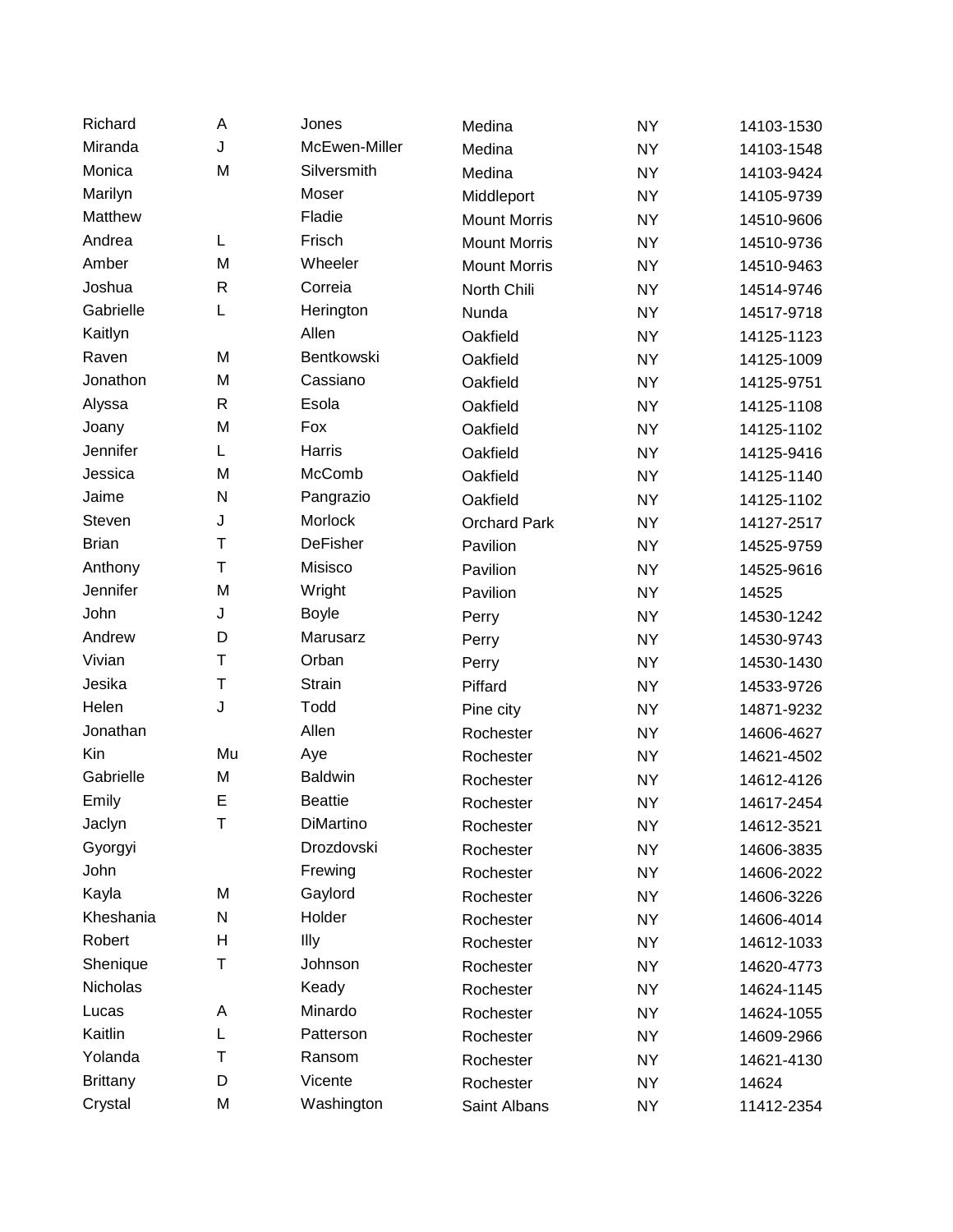| Michael         | B            | Hall          | Scottsville                | <b>NY</b> | 14546-9608 |
|-----------------|--------------|---------------|----------------------------|-----------|------------|
| Hannah          | $\mathsf{R}$ | Ikeler        | <b>Silver Springs</b>      | <b>NY</b> | 14550-9796 |
| Grace           | T            | Roberts       | <b>Silver Springs</b>      | <b>NY</b> | 14550-0130 |
| Tyler           |              | Forrester     | Springwater                | <b>NY</b> | 14560-9721 |
| Jennifer        | S            | Cone          | Stafford                   | <b>NY</b> | 14143-9531 |
| Michelle        | Κ            | Jackson       | Stafford                   | <b>NY</b> | 14143-9521 |
| Joseph          | E            | Cayea         | Syracuse                   | <b>NY</b> | 13211-1412 |
| <b>Bradley</b>  | M            | Clark         | Varysburg                  | <b>NY</b> | 14167-9713 |
| Ashley          | M            | Kerr          | Varysburg                  | <b>NY</b> | 14167-9703 |
| Rachel          |              | Marozzi       | Victor                     | <b>NY</b> | 14564-8929 |
| Moriah          | A            | Wilcox        | Warsaw                     | <b>NY</b> | 14569-9362 |
| Carolyn         | A            | Check         | Wayland                    | <b>NY</b> | 14572-1440 |
| Adam            | D            | Kuhn          | Wyoming                    | <b>NY</b> | 14591-9701 |
| Layna           | Κ            | Mattson       | Yorkshire                  | <b>NY</b> | 14173-0413 |
|                 |              |               | <b>Part-Time Students:</b> |           |            |
| Jaime           | M            | Allport       | Albion                     | <b>NY</b> | 14411-9012 |
| Courtney        | $\mathsf{R}$ | <b>Burch</b>  | Albion                     | <b>NY</b> | 14411-9239 |
| Casey           | L            | <b>Button</b> | Albion                     | <b>NY</b> | 14411-1126 |
| Ayisha          | A            | Callahan      | Albion                     | <b>NY</b> | 14411-1533 |
| Margaret        | B            | Deiboldt      | Albion                     | <b>NY</b> | 14411-9357 |
| <b>Brittani</b> | A            | Reis          | Albion                     | <b>NY</b> | 14411-1415 |
| Laquisha        | M            | Spencer       | Albion                     | <b>NY</b> | 14411-1408 |
| Marcell         | T            | Taylor        | Albion                     | <b>NY</b> | 14411-1405 |
| Elba            |              | Toribio       | Albion                     | <b>NY</b> | 14411-1454 |
| Tyiler          | M            | Tower         | Albion                     | <b>NY</b> | 14411-1406 |
| Steven          | C            | Holcomb       | Alden                      | <b>NY</b> | 14004-9555 |
| Mark            | $\mathsf{R}$ | Moyer         | Alden                      | <b>NY</b> | 14004-9744 |
| Stephanie       | L            | Zuchoski      | Alden                      | <b>NY</b> | 14004-9541 |
| Daniel          | F            | <b>Dudek</b>  | Alexander                  | <b>NY</b> | 14005-9781 |
| Irena           | O            | Tkach         | Alexander                  | <b>NY</b> | 14005-9628 |
| Tina            | M            | Benzel        | Arcade                     | <b>NY</b> | 14009-9724 |
| Maggie          | E            | <b>Bray</b>   | Arcade                     | <b>NY</b> | 14009-1317 |
| Jill            | A            | Croakman      | Arcade                     | <b>NY</b> | 14009-1011 |
| Stephen         | J            | Richards      | Arcade                     | <b>NY</b> | 14009-1402 |
| Robert          | M            | Santoff       | Arcade                     | <b>NY</b> | 14009-9402 |
| Charles         | E            | Skillman      | Arcade                     | <b>NY</b> | 14009-1103 |
| Amy             | L.           | Snyder        | Arcade                     | <b>NY</b> | 14009-1007 |
| <b>Drew</b>     | $\mathsf{R}$ | <b>Storms</b> | Arcade                     | <b>NY</b> | 14009-1121 |
| Kellie          | $\mathsf{R}$ | Vallance      | Arcade                     | <b>NY</b> | 14009-1606 |
| Morgan          | M            | Wagner        | Arcade                     | <b>NY</b> | 14009-1304 |
| Carrie          | M            | Dylag         | Attica                     | <b>NY</b> | 14011-9633 |
| Danielle        | N            | Kent          | Attica                     | <b>NY</b> | 14011-9539 |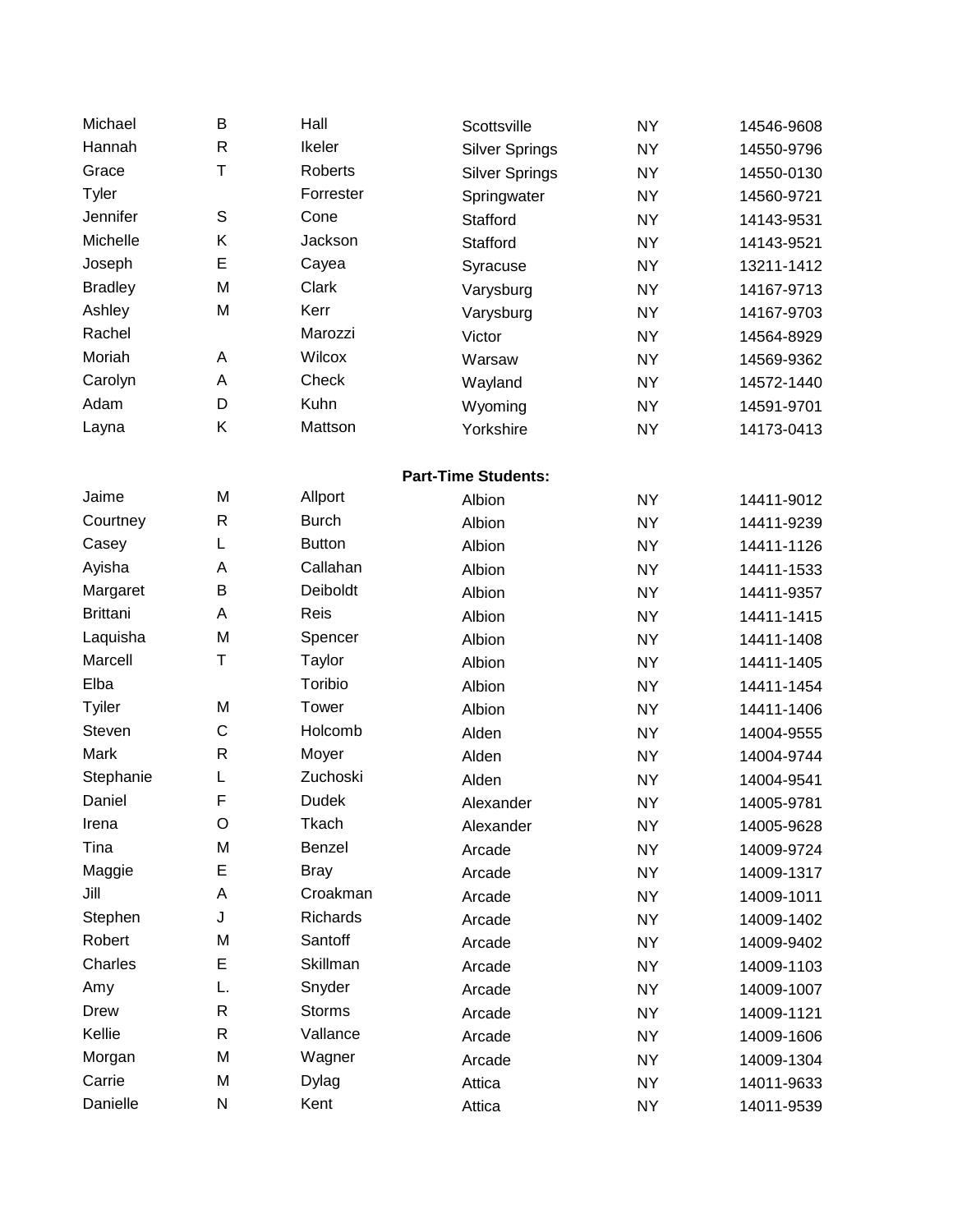| Taylor         | A            | Phelps         | Attica       | <b>NY</b> | 14011-1132 |
|----------------|--------------|----------------|--------------|-----------|------------|
| Ronnie         | L            | Rykert         | Attica       | <b>NY</b> | 14011-1246 |
| Mary           | E            | Schuessler     | Attica       | <b>NY</b> | 14011-9709 |
| Gregory        | I            | Szmania        | Attica       | <b>NY</b> | 14011-9429 |
| Caitlyn        |              | Wilshire       | Attica       | <b>NY</b> | 14011-9610 |
| Ronette        | A            | Wolcott        | Attica       | <b>NY</b> | 14011-1030 |
| Susan          | M            | <b>Kribbs</b>  | Avon         | <b>NY</b> | 14414-1383 |
| Kathleen       |              | Wiard          | Avon         | <b>NY</b> | 14414-1333 |
| <b>Breeann</b> |              | Blackchief     | <b>Basom</b> | <b>NY</b> | 14013-9753 |
| Hillary        | $\mathbb S$  | <b>Bates</b>   | Batavia      | <b>NY</b> | 14020-3233 |
| Richard        | R.           | Biegasiewicz   | Batavia      | <b>NY</b> | 14020-2913 |
| Melissa        | Α.           | <b>Bowen</b>   | Batavia      | <b>NY</b> | 14020-3732 |
| Angela         |              | <b>Brodie</b>  | Batavia      | <b>NY</b> | 14020-1761 |
| Patricia       | S            | Cole           | Batavia      | <b>NY</b> | 14020-9496 |
| Neil           | B            | DeLillo        | Batavia      | <b>NY</b> | 14020-9616 |
| Sherrity       | L            | <b>DiSanto</b> | Batavia      | <b>NY</b> | 14020-2941 |
| Katie          | M            | Edenholm       | Batavia      | <b>NY</b> | 14020-2006 |
| Jessica        | M            | Forsyth        | Batavia      | <b>NY</b> | 14020-2602 |
| Pamela         | L            | Fry            | Batavia      | <b>NY</b> | 14020-3130 |
| Shannon        | Κ            | Fry            | Batavia      | <b>NY</b> | 14020-3130 |
| Fred           | A            | Gabriele       | Batavia      | <b>NY</b> | 14020-2001 |
| <b>Tess</b>    | E            | Garland        | Batavia      | <b>NY</b> | 14020-1319 |
| Cassandra      | L            | Grice          | Batavia      | <b>NY</b> | 14020-2115 |
| Yvonne         | L            | Hammer         | Batavia      | <b>NY</b> | 14020-9114 |
| Tina           | M            | Hartgrove      | Batavia      | <b>NY</b> | 14020-2944 |
| Craig          | G            | Huntoon        | Batavia      | <b>NY</b> | 14020-3551 |
| Weiling        | Z            | Lazik          | Batavia      | <b>NY</b> | 14020-9726 |
| Natalie        | A            | Lewis          | Batavia      | <b>NY</b> | 14020-2921 |
| Joshua         | A            | Mink           | Batavia      | <b>NY</b> | 14020-2744 |
| Amanda         | L            | Rambach        | Batavia      | <b>NY</b> | 14020-2944 |
| Chaka          | Κ            | Ray            | Batavia      | <b>NY</b> | 14020-3644 |
| Rebecca        | G            | Salmon         | Batavia      | <b>NY</b> | 14020-1718 |
| John           | $\mathsf{R}$ | Sherman        | Batavia      | NY        | 14020-2502 |
| William        | A            | Smith          | Batavia      | NY        | 14020-9530 |
| Joshua         | D            | <b>Stendts</b> | Batavia      | NY        | 14020-1818 |
| Kimberly       | Α            | Sunderland     | Batavia      | NY        | 14020-3512 |
| Paul           | M            | Teresi         | Batavia      | NY        | 14020-9496 |
| Gordon         | Н            | Tooley         | Batavia      | NY        | 14020-1904 |
| Dylan          | J            | Versage        | Batavia      | NY        | 14020-2030 |
| Jennifer       | Α            | Wagner         | Batavia      | NY        | 14020-2933 |
| Jacob          | D            | Watkins        | Batavia      | NY        | 14020-3547 |
| Jordan         | Τ            | Werner         | Batavia      | <b>NY</b> | 14020-3011 |
| Eric           | J            | <b>Boyce</b>   | Bergen       | <b>NY</b> | 14416-9754 |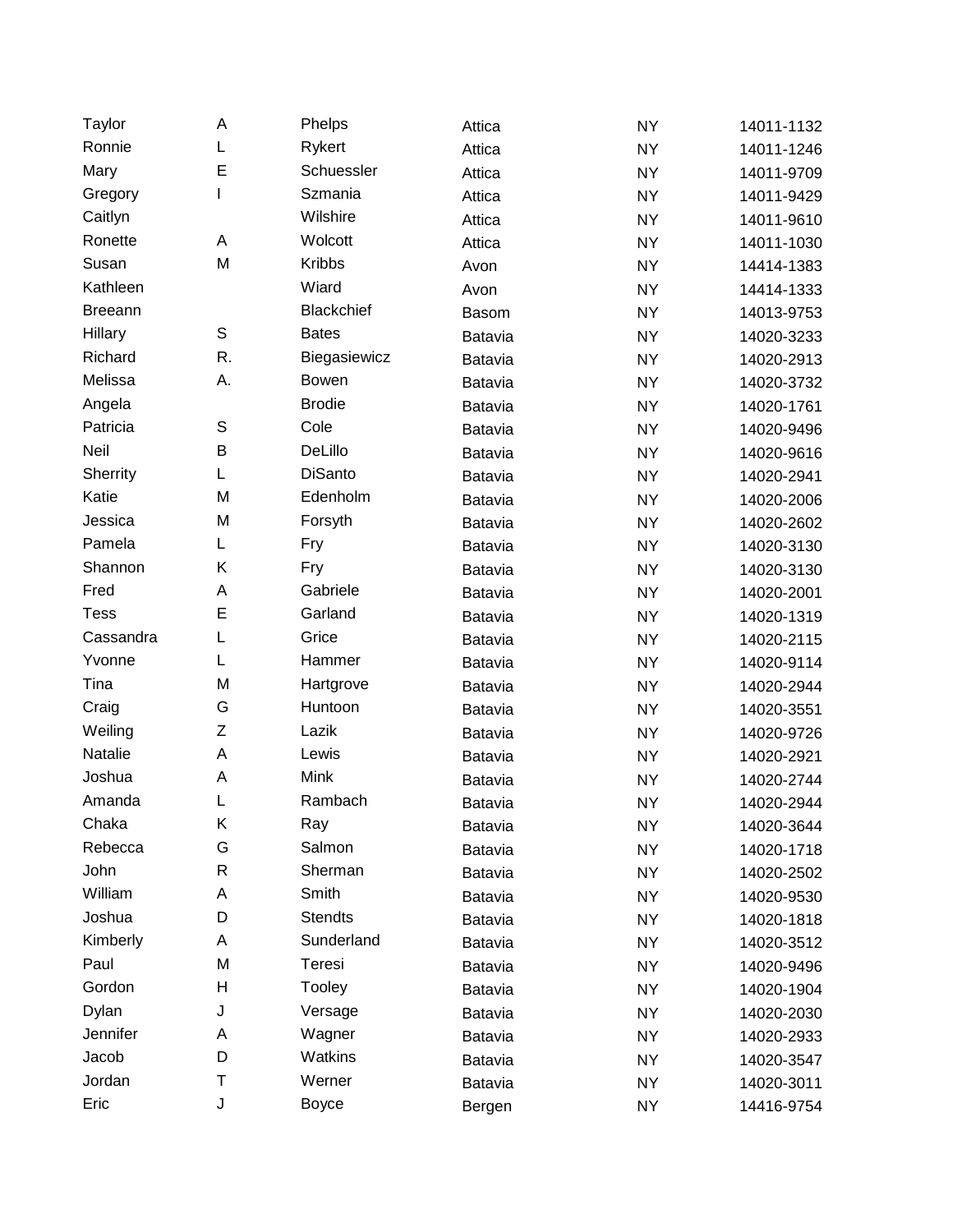| Jeffrey      | M.          | Cook             | Bergen           | <b>NY</b> | 14416-9339 |
|--------------|-------------|------------------|------------------|-----------|------------|
| <b>Brian</b> | G           | Hogan            | Bergen           | <b>NY</b> | 14416-9525 |
| Karen        | Κ           | Millspaugh       | Bergen           | <b>NY</b> | 14416-9573 |
| Tori         | L           | Robinson         | Bergen           | <b>NY</b> | 14416-9419 |
| Jill         |             | Sczepanski       | Bergen           | <b>NY</b> | 14416-9358 |
| Kathryn      | E           | Utter            | Bergen           | <b>NY</b> | 14416-9577 |
| <b>Stacy</b> | M           | Wainwright       | Bergen           | <b>NY</b> | 14416-9590 |
| Amanda       | Κ           | Thompson         | <b>Bliss</b>     | <b>NY</b> | 14024-0005 |
| Lisa         | A           | <b>Barthel</b>   | <b>Brockport</b> | <b>NY</b> | 14420-9301 |
| Amanda       |             | Casarez          | <b>Brockport</b> | <b>NY</b> | 14420-1020 |
| Keith        | E           | Compton          | <b>Brockport</b> | <b>NY</b> | 14420-2439 |
| Junia        |             | DiPasquale       | <b>Brockport</b> | <b>NY</b> | 14420-9407 |
| Jessica      | Κ           | Flanders         | <b>Brockport</b> | <b>NY</b> | 14420-1206 |
| Amanda       | L           | Gekoski          | <b>Brockport</b> | <b>NY</b> | 14420-2059 |
| Isaiah       | A           | Jenks            | <b>Brockport</b> | <b>NY</b> | 14420-9461 |
| Christina    |             | Miller-Lesniak   | <b>Brockport</b> | <b>NY</b> | 14420-1516 |
| <b>Brian</b> | D           | Surdi            | <b>Brockport</b> | <b>NY</b> | 14420-1028 |
| Velichka     |             | Wright           | <b>Brockport</b> | <b>NY</b> | 14420-9463 |
| John         | J           | Lennon           | Brooklyn         | <b>NY</b> | 11201      |
| Walter       | L           | Ball             | <b>Buffalo</b>   | <b>NY</b> | 14204-1354 |
| Carrie       | L           | Bardo            | <b>Buffalo</b>   | <b>NY</b> | 14219-2841 |
| Nakia        | $\mathsf S$ | <b>Brice</b>     | <b>Buffalo</b>   | <b>NY</b> | 14211-2842 |
| Thomas       | J           | Gant             | <b>Buffalo</b>   | <b>NY</b> | 14215      |
| Christina    | M           | Gates            | <b>Buffalo</b>   | <b>NY</b> | 14217-2318 |
| Katelyn      | M           | Gindele          | <b>Buffalo</b>   | <b>NY</b> | 14224-1215 |
| Jeramie      | S           | Helmer           | <b>Buffalo</b>   | <b>NY</b> | 14224-3708 |
| Jamar        | T           | Jones            | <b>Buffalo</b>   | <b>NY</b> | 14211-1824 |
| <b>Dock</b>  | A           | Mack             | <b>Buffalo</b>   | <b>NY</b> | 14214-2147 |
| Robert       | F           | Piwowar          | <b>Buffalo</b>   | <b>NY</b> | 14219-2588 |
| Kelsey       |             | Boyd             | <b>Byron</b>     | <b>NY</b> | 14422-9716 |
| Courtney     | E           | Oderkirk         | <b>Byron</b>     | <b>NY</b> | 14422-9571 |
| Shawna       | M           | Smith            | <b>Byron</b>     | <b>NY</b> | 14422-9516 |
| Catherine    | M           | <b>Bundschuh</b> | Caledonia        | NY.       | 14423-9722 |
| Faith        | E           | Lofgren          | Caledonia        | <b>NY</b> | 14423-9604 |
| Christy      | M           | Silco            | Caledonia        | NY.       | 14423-1215 |
| Tracy        | M           | Scott            | Canaseraga       | <b>NY</b> | 14822-9709 |
| Jacob        | A           | Stehlar          | Canaseraga       | NY.       | 14822-9726 |
| Isabelle     | L           | Behen            | Caneadea         | <b>NY</b> | 14717-8706 |
| Sheila       | L           | Young            | Caneadea         | NY.       | 14717-8755 |
| Mary         | E           | Richardson       | Canisteo         | <b>NY</b> | 14823-9709 |
| Rhonda       | J           | Richardson       | Canisteo         | NY.       | 14823-9709 |
| D'Arci       | L           | Bacon            | Castile          | <b>NY</b> | 14427-9642 |
| Jennifer     | I.          | Warner           | Castile          | <b>NY</b> | 14427-9728 |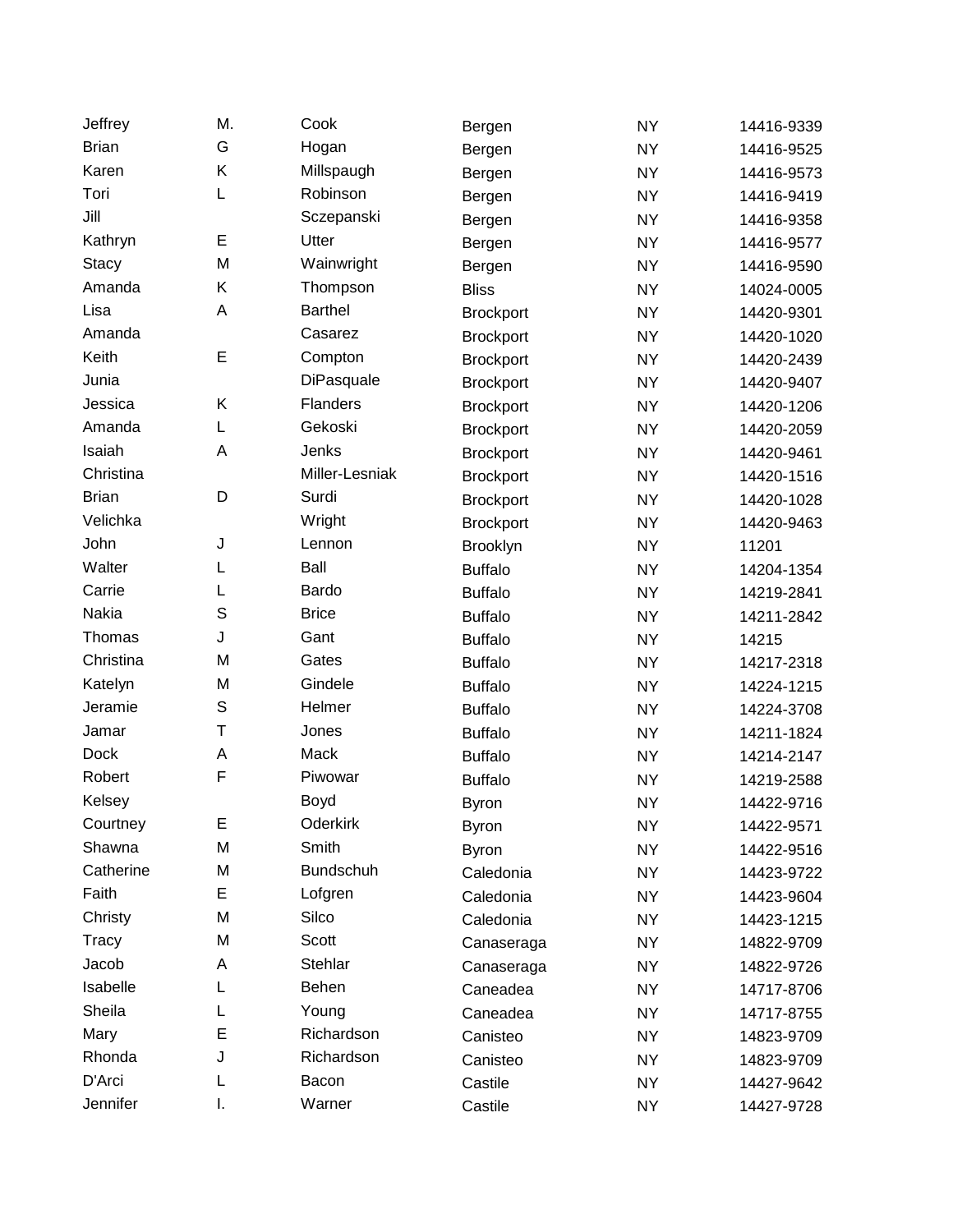| Kenneth        | J            | Heale          | Chaffee                | <b>NY</b> | 14030-9505 |
|----------------|--------------|----------------|------------------------|-----------|------------|
| Mallory        | J            | Doll           | Churchville            | <b>NY</b> | 14428-9444 |
| Emily          |              | Kessler        | Churchville            | <b>NY</b> | 14428-9377 |
| Paula          | А            | <b>Mikols</b>  | Churchville            | <b>NY</b> | 14428-8908 |
| Katherine      | J            | Vail           | Churchville            | <b>NY</b> | 14428-8000 |
| Dale           | Κ            | Lundquist      | Clarence               | <b>NY</b> | 14031-2202 |
| Kaitlin        | E            | Pelkey         | Clarence               | <b>NY</b> | 14031-1082 |
| Luci           | A            | Wind           | Clarence               | <b>NY</b> | 14031-2447 |
| Tara           | A            | <b>Beckens</b> | <b>Clifton Springs</b> | <b>NY</b> | 14432-9791 |
| Elisabeth      | J            | McGregor       | Cohocton               | <b>NY</b> | 14826-9634 |
| Jenifer        | L            | Choate         | Corfu                  | <b>NY</b> | 14036-9511 |
| Michael        | V            | <b>Kraus</b>   | Corfu                  | <b>NY</b> | 14036-9631 |
| Ryan           | J            | Forrester      | Dalton                 | <b>NY</b> | 14836-9655 |
| Vanessa        | M.           | <b>Bennett</b> | Dansville              | <b>NY</b> | 14437-9137 |
| Sherri         | L            | Cogswell       | Dansville              | <b>NY</b> | 14437-1247 |
| April          | M            | Curtis         | Dansville              | <b>NY</b> | 14437-1303 |
| Frederick      | Τ            | Helfrich       | Dansville              | <b>NY</b> | 14437-1145 |
| <b>Brandee</b> | L            | Malm           | Dansville              | <b>NY</b> | 14437-1235 |
| Garrett        | E            | Mitchell       | Dansville              | <b>NY</b> | 14437-1720 |
| Sadye          | L            | Morf           | Dansville              | <b>NY</b> | 14437-1426 |
| Marilyn        | B            | Oney           | Dansville              | <b>NY</b> | 14437-9781 |
| Tammy          |              | Schledorn      | Dansville              | <b>NY</b> | 14437-1647 |
| Tara           |              | Schramm        | Dansville              | <b>NY</b> | 14437-9568 |
| Cassandra      | J            | Welch          | Dansville              | <b>NY</b> | 14437-9633 |
| William        | $\mathsf{P}$ | Yaeger         | Dansville              | <b>NY</b> | 14437-9543 |
| Mark           | Т            | <b>Bly</b>     | Delevan                | <b>NY</b> | 14042-9416 |
| Paul           | D            | Caito          | Delevan                | <b>NY</b> | 14042-9727 |
| Kellie         | Α            | Rivas-Ramsey   | Delevan                | <b>NY</b> | 14042-9660 |
| Tina           | M            | Zimmer         | Delevan                | <b>NY</b> | 14042-9437 |
| Christopher    | J            | Herrmann       | East Bethany           | <b>NY</b> | 14054-9633 |
| Morgan         | M            | Sicheri        | East Bethany           | <b>NY</b> | 14054-9739 |
| Michelle       | R            | Meyers         | <b>East Concord</b>    | <b>NY</b> | 14055-9513 |
| Sarah          | J            | Norway         | East Pembroke          | NY.       | 14056-0176 |
| Christopher    | J            | Johnson        | Elba                   | <b>NY</b> | 14058      |
| Thomas         | J            | Martuscello    | Fairport               | <b>NY</b> | 14450-9007 |
| Daniel         | D            | Millerd        | Fairport               | <b>NY</b> | 14450-1540 |
| Kelly          | L            | Walker         | Fairport               | <b>NY</b> | 14450-1054 |
| Carlos         | Α            | Polanco        | Far Rockaway           | <b>NY</b> | 11691-2505 |
| Mariana        |              | Garcia         | Fillmore               | NY.       | 14735-8716 |
| Holly          | L            | LaGeorge       | Fillmore               | <b>NY</b> | 14735-8746 |
| Sarah          | E            | Reinbold       | Fillmore               | NY.       | 14735-8670 |
| David          | B            | Reino          | Franklinville          | <b>NY</b> | 14737-9550 |
| <b>Tyler</b>   | $\mathbb S$  | Campbell       | Freedom                | <b>NY</b> | 14065-9788 |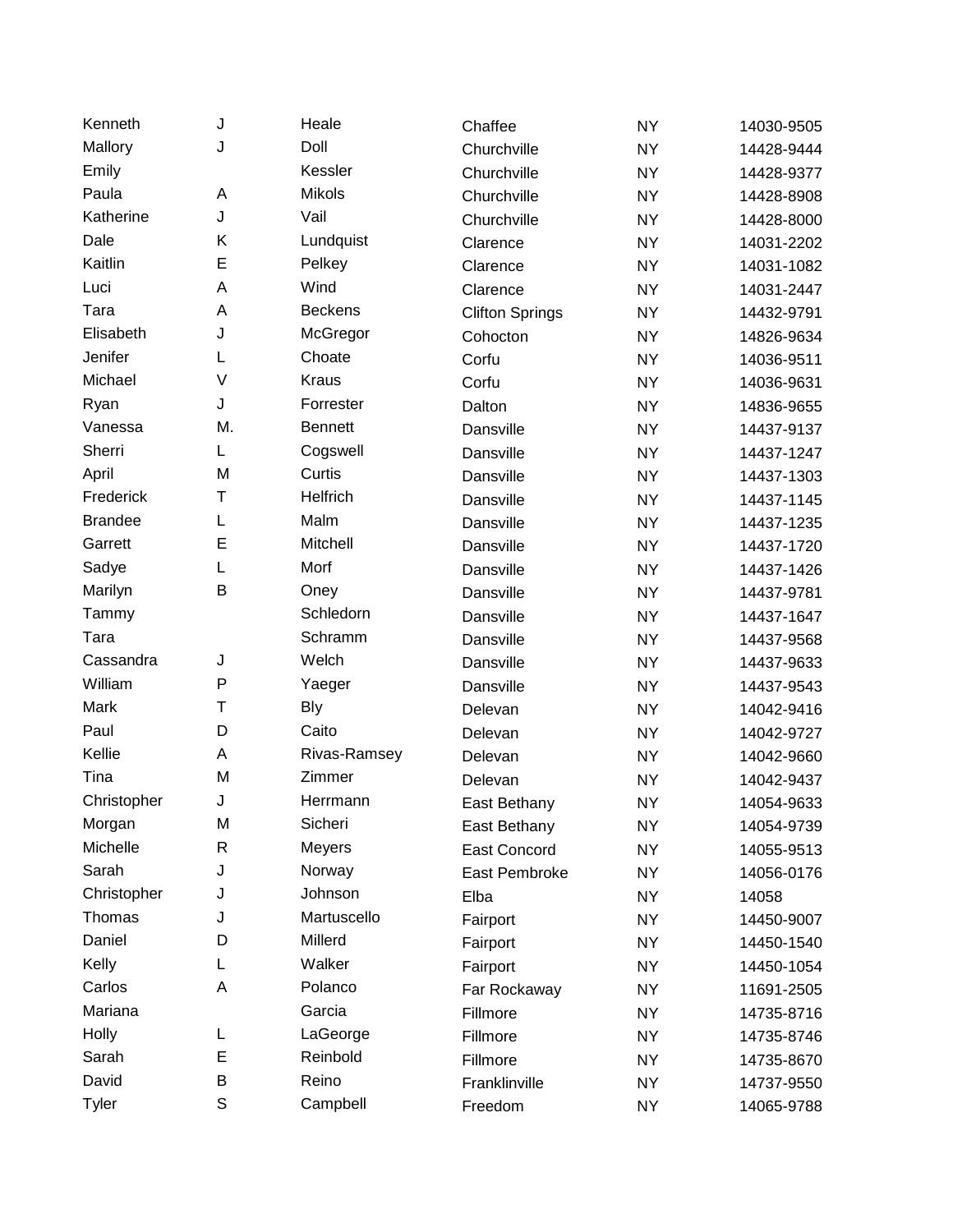| Olivia         | L            | Lawrence       | Freedom       | <b>NY</b> | 14065-9738 |
|----------------|--------------|----------------|---------------|-----------|------------|
| Stephanie      |              | Ludlow         | Geneseo       | <b>NY</b> | 14454-9717 |
| Erica          | B            | Shine          | Geneseo       | <b>NY</b> | 14454-9713 |
| Sandra         | J            | Warters        | Geneseo       | <b>NY</b> | 14454-1031 |
| David          | J            | Freeman        | Hamlin        | <b>NY</b> | 14464-9594 |
| Virgil         | P            | Greenfield     | Henrietta     | <b>NY</b> | 14467      |
| Emily          | B            | Reichert       | Henrietta     | <b>NY</b> | 14467-9776 |
| Andrew         | $\mathbb S$  | Jones          | Hilton        | <b>NY</b> | 14468-9164 |
| Rob            |              | Tanner         | Hilton        | <b>NY</b> | 14468-8957 |
| Olivia         | Κ            | Weber          | Hilton        | <b>NY</b> | 14468-9101 |
| Lindsey        | A            | <b>Bentley</b> | Holley        | <b>NY</b> | 14470-9731 |
| Jessica        | L            | <b>Brien</b>   | Holley        | <b>NY</b> | 14470-9044 |
| Mary           | P            | Buggie-Hunt    | Holley        | <b>NY</b> | 14470-9324 |
| Amber          | $\mathbb S$  | Collins        | Holley        | <b>NY</b> | 14470-9354 |
| Meagan         | E            | Gaylord        | Holley        | <b>NY</b> | 14470-9781 |
| Rebecca        | A            | Reid           | Holley        | <b>NY</b> | 14470-9707 |
| Martha         | A            | Hoh            | Honeoye Falls | <b>NY</b> | 14472-1208 |
| Laura          |              | Petruchik      | Honeoye Falls | <b>NY</b> | 14472-9705 |
| Elizabeth      | A            | Harris         | Hornell       | <b>NY</b> | 14843-2105 |
| Christie       | A            | White          | Hunt          | <b>NY</b> | 14846-9714 |
| Alyssa         | $\mathsf{R}$ | George         | Java Village  | <b>NY</b> | 14083-9555 |
| Nara           |              | <b>Brooks</b>  | Kent          | <b>NY</b> | 14477-9749 |
| Robert         | Κ            | Cooper         | Kent          | <b>NY</b> | 14477-9715 |
| Jamie          | M            | Donahue        | Kent          | <b>NY</b> | 14477-9602 |
| Rose           | M            | Michaels       | Kent          | <b>NY</b> | 14477-9734 |
| Lori           | E            | Miller         | Kent          | <b>NY</b> | 14477-9726 |
| Anna           | J            | Sers           | Lagrangeville | <b>NY</b> | 12540-6100 |
| Erin           | E            | Conway         | Lancaster     | <b>NY</b> | 14086-9638 |
| James          | J            | <b>Myers</b>   | Lancaster     | <b>NY</b> | 14086-9207 |
| Christopher    | E            | Ball           | Le Roy        | <b>NY</b> | 14482-1207 |
| Joeylyn        |              | Berl           | Le Roy        | <b>NY</b> | 14482-1037 |
| Kyle           | P            | Canfield       | Le Roy        | <b>NY</b> | 14482-9722 |
| Jason          | R.           | Coniber        | Le Roy        | NY.       | 14482-9306 |
| Wendy          | $\mathbb S$  | Maskell        | Le Roy        | <b>NY</b> | 14482-1334 |
| <b>Bradley</b> | M            | McVicker       | Le Roy        | NY        | 14482-1110 |
| Cody           | L            | Niccloy        | Le Roy        | <b>NY</b> | 14482      |
| Ashley         |              | <b>Stewart</b> | Le Roy        | <b>NY</b> | 14482-9101 |
| Jeremy         | Α            | Tiede          | Le Roy        | <b>NY</b> | 14482-1106 |
| <b>Brandy</b>  | M            | Green          | Leicester     | NY        | 14481-9631 |
| Anna           | Е            | Adams          | Lima          | <b>NY</b> | 14485-9745 |
| Emily          | Κ            | Evans          | Lima          | NY        | 14485-9722 |
| Mary           | E            | Houghton       | Lima          | <b>NY</b> | 14485-9506 |
| Daniel         | J            | Kreider        | Lima          | <b>NY</b> | 14485-9609 |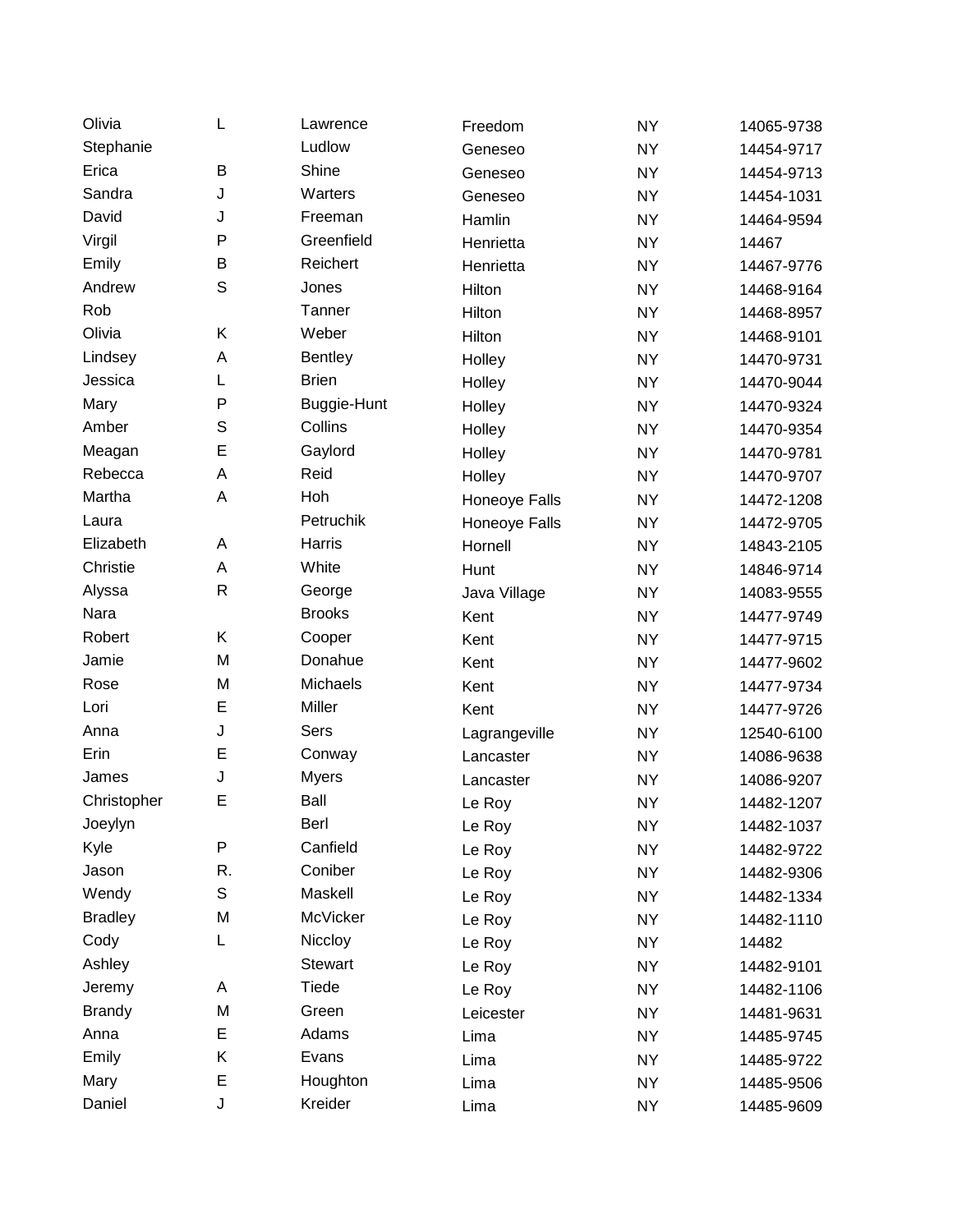| Gabriel      | J           | Kreider         | Lima                 | <b>NY</b> | 14485-9609 |
|--------------|-------------|-----------------|----------------------|-----------|------------|
| Shannon      | Κ           | O'Grady         | Lima                 | <b>NY</b> | 14485-9568 |
| Stoyann      | M           | James           | Lithonia             | GA        | 30058-4784 |
| Jose         | L           | DiLenola        | Livonia              | <b>NY</b> | 14487-9634 |
| Cecelia      | R           | <b>Drake</b>    | Livonia              | <b>NY</b> | 14487-9582 |
| Kathleen     | A           | Emerton         | Livonia              | <b>NY</b> | 14487-9671 |
| Olivia       | L           | Heck            | Livonia              | <b>NY</b> | 14487      |
| Jillian      | A           | Yantz-Boss      | Livonia              | <b>NY</b> | 14487-9519 |
| Margaret     | J           | Zdzieszynski    | Livonia              | <b>NY</b> | 14487-9773 |
| Erin         | F           | <b>Bradley</b>  | Lyndonville          | <b>NY</b> | 14098-9786 |
| Linda        | C.          | Davis           | Lyndonville          | <b>NY</b> | 14098-9773 |
| Erin         | E           | Eckerd          | Lyndonville          | <b>NY</b> | 14098-9629 |
| Sara         | M           | Semon           | Lyndonville          | <b>NY</b> | 14098-9711 |
| Regina       | B           | Simon           | Lyndonville          | <b>NY</b> | 14098-9783 |
| <b>Bryan</b> | J           | Pankiw          | Marion               | <b>NY</b> | 14505-9324 |
| Rachel       | L           | <b>Barnum</b>   | Medina               | <b>NY</b> | 14103-9425 |
| Jessica      | M           | Cook            | Medina               | <b>NY</b> | 14103-9757 |
| Jessica      | S           | Davenport       | Medina               | <b>NY</b> | 14103-1517 |
| Elissa       | M           | Davies          | Medina               | <b>NY</b> | 14103-1580 |
| Adam         | M           | Eaton           | Medina               | <b>NY</b> | 14103-1632 |
| Debra        | J.          | Fuller          | Medina               | <b>NY</b> | 14103-1536 |
| Amanda       | L           | Griffin         | Medina               | <b>NY</b> | 14103-9606 |
| Jason        | D           | Heiligenthaler  | Medina               | <b>NY</b> | 14103-1134 |
| Tamara       | L           | Jones           | Medina               | <b>NY</b> | 14103-9201 |
| Maureen      |             | Kline           | Medina               | <b>NY</b> | 14103-1110 |
| Cindy        | M           | Marzan          | Medina               | <b>NY</b> | 14103-1324 |
| Kimberly     |             | Pecorella       | Medina               | <b>NY</b> | 14103      |
| Colleen      | M           | Pitts           | Medina               | <b>NY</b> | 14103-1747 |
| Michael      | J           | Smith           | Medina               | <b>NY</b> | 14103-9611 |
| Lisa         | S.          | Tombari         | Medina               | <b>NY</b> | 14103-1021 |
| Debra        | А           | Tompkins        | Medina               | <b>NY</b> | 14103-1004 |
| Lyn          | А           | Zinkievich      | Medina               | <b>NY</b> | 14103-1833 |
| Donna        | J           | Wing            | Mumford              | <b>NY</b> | 14511      |
| Dean         | А           | Faiello         | Newark               | <b>NJ</b> | 07104-2202 |
| Jared        | D           | VanDusen        | Newark               | <b>NY</b> | 14513-9137 |
| Justin       | Т           | <b>Bradshaw</b> | North Chili          | <b>NY</b> | 14514-1311 |
| Yamara       | L           | Lopez           | North Chili          | NY.       | 14514-9798 |
| Jaime        | Κ           | Pennington      | North Chili          | <b>NY</b> | 14514-1329 |
| Carlos       | A           | Ruiz            | North Chili          | NY.       | 14514-1361 |
| Patricia     |             | Suranyi         | <b>North Collins</b> | <b>NY</b> | 14111-9780 |
| Edward       | $\mathsf C$ | Mendes          | North Java           | NY.       | 14113-9715 |
| Amanda       | J           | Gath            | Nunda                | <b>NY</b> | 14517      |
| Melissa      | Α           | Gibson          | Nunda                | <b>NY</b> | 14517-9611 |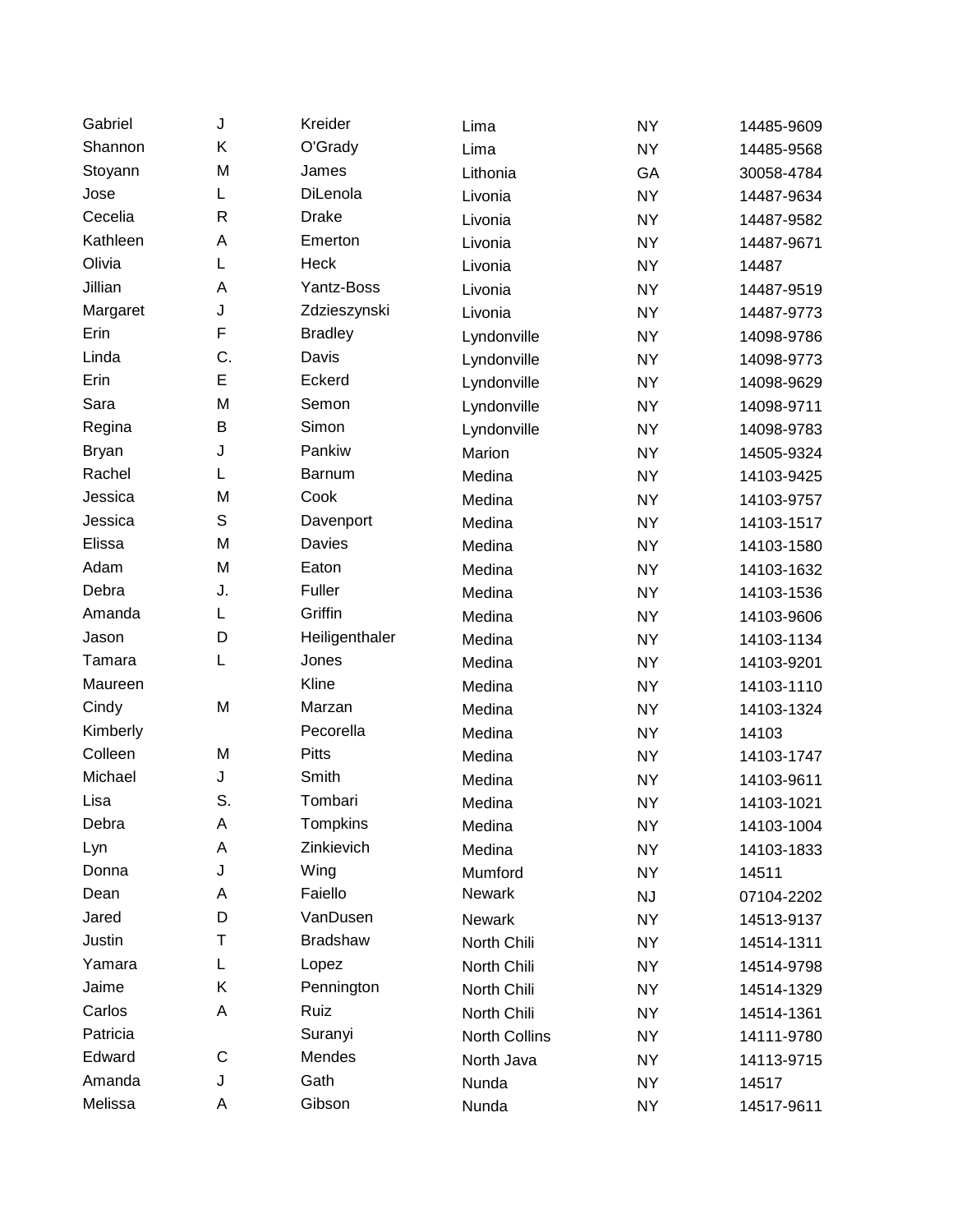| Ariel           | B            | Piper          | Nunda        | <b>NY</b> | 14517-9766 |
|-----------------|--------------|----------------|--------------|-----------|------------|
| Evan            | J            | Pirrello       | Nunda        | <b>NY</b> | 14517-0998 |
| Jodel           | M.           | Quick          | Nunda        | <b>NY</b> | 14517-9692 |
| Erik            | C            | Wietz          | Nunda        | <b>NY</b> | 14517-9638 |
| Mellisa         | S            | Wells          | Oakfield     | <b>NY</b> | 14125-1118 |
| Abbey           | Α            | Niver          | Olean        | <b>NY</b> | 14760-3447 |
| James           | M            | <b>Babcock</b> | Pavilion     | <b>NY</b> | 14525-9601 |
| Wendy           | L            | Edwards        | Pavilion     | <b>NY</b> | 14525-9723 |
| Jamie           | L            | Haentges       | Pavilion     | <b>NY</b> | 14525      |
| Kelly           | J            | Kreiley        | Pavilion     | <b>NY</b> | 14525-9516 |
| Peter           | D.           | Sherman        | Pavilion     | <b>NY</b> | 14525-9523 |
| Lydia           | Α            | Zwierzynski    | Pavilion     | <b>NY</b> | 14525      |
| Michele         | $\mathsf{R}$ | Chiaverini     | Penn Yan     | <b>NY</b> | 14527-8965 |
| Lindsey         | Α            | Beaumont       | Perry        | <b>NY</b> | 14530-1515 |
| Marie           | ${\sf N}$    | Bouchard       | Perry        | <b>NY</b> | 14530-9713 |
| Amy             | L            | Fantacone      | Perry        | <b>NY</b> | 14530-9406 |
| Carey           | D            | Hewitt         | Perry        | <b>NY</b> | 14530-1534 |
| Michael         | C            | Naschke        | Perry        | <b>NY</b> | 14530-1003 |
| Nancy           | J            | Warner         | Perry        | <b>NY</b> | 14530-9731 |
| Evan            | C            | Wenke          | Perry        | <b>NY</b> | 14530-1430 |
| Dillon          | J            | Wheeler        | Perry        | <b>NY</b> | 14530-1034 |
| Celeen          | M            | Woodard        | Perry        | <b>NY</b> | 14530-1541 |
| Jerry           | J            | Gambino        | Pittsford    | <b>NY</b> | 14534-4616 |
| Lindsey         | $\circ$      | Loomis-O'Brien | Pittsford    | <b>NY</b> | 14534-9726 |
| Michael         | Τ            | Erickson       | Portageville | <b>NY</b> | 14536-9706 |
| Kevin           | L            | Holmes         | Portageville | <b>NY</b> | 14536-9718 |
| Nicole          |              | Canovas        | Remsenburg   | <b>NY</b> | 11960-0675 |
| Christopher     | W            | Amico          | Rochester    | <b>NY</b> | 14624-4357 |
| David           | M            | Bellanca       | Rochester    | <b>NY</b> | 14624-4002 |
| Jennifer        | E            | <b>Briffa</b>  | Rochester    | <b>NY</b> | 14615-1220 |
| Melissa         | Α            | Cole           | Rochester    | <b>NY</b> | 14621-3625 |
| Felecia         | M            | Coleman        | Rochester    | <b>NY</b> | 14611-3727 |
| Larissa         | Α            | Dailey         | Rochester    | NY        | 14624-4916 |
| <b>Princess</b> | J            | Dennard        | Rochester    | <b>NY</b> | 14609-2436 |
| Courtney        | L            | Dove           | Rochester    | <b>NY</b> | 14624-1245 |
| Sharon          | Κ            | Freeman        | Rochester    | <b>NY</b> | 14624-1008 |
| Ellen           | E            | Fridman        | Rochester    | NY        | 14606-4328 |
| Glen            | M            | Fridman        | Rochester    | <b>NY</b> | 14606-4328 |
| Michelle        | M            | Glitzer        | Rochester    | <b>NY</b> | 14624-2251 |
| Deborah         |              | Haines         | Rochester    | <b>NY</b> | 14624-2123 |
| Donald          | J            | Held           | Rochester    | NY        | 14612-2222 |
| Joanne          |              | Henton         | Rochester    | <b>NY</b> | 14608-1541 |
| Derek           | J            | Jasak          | Rochester    | <b>NY</b> | 14623-1951 |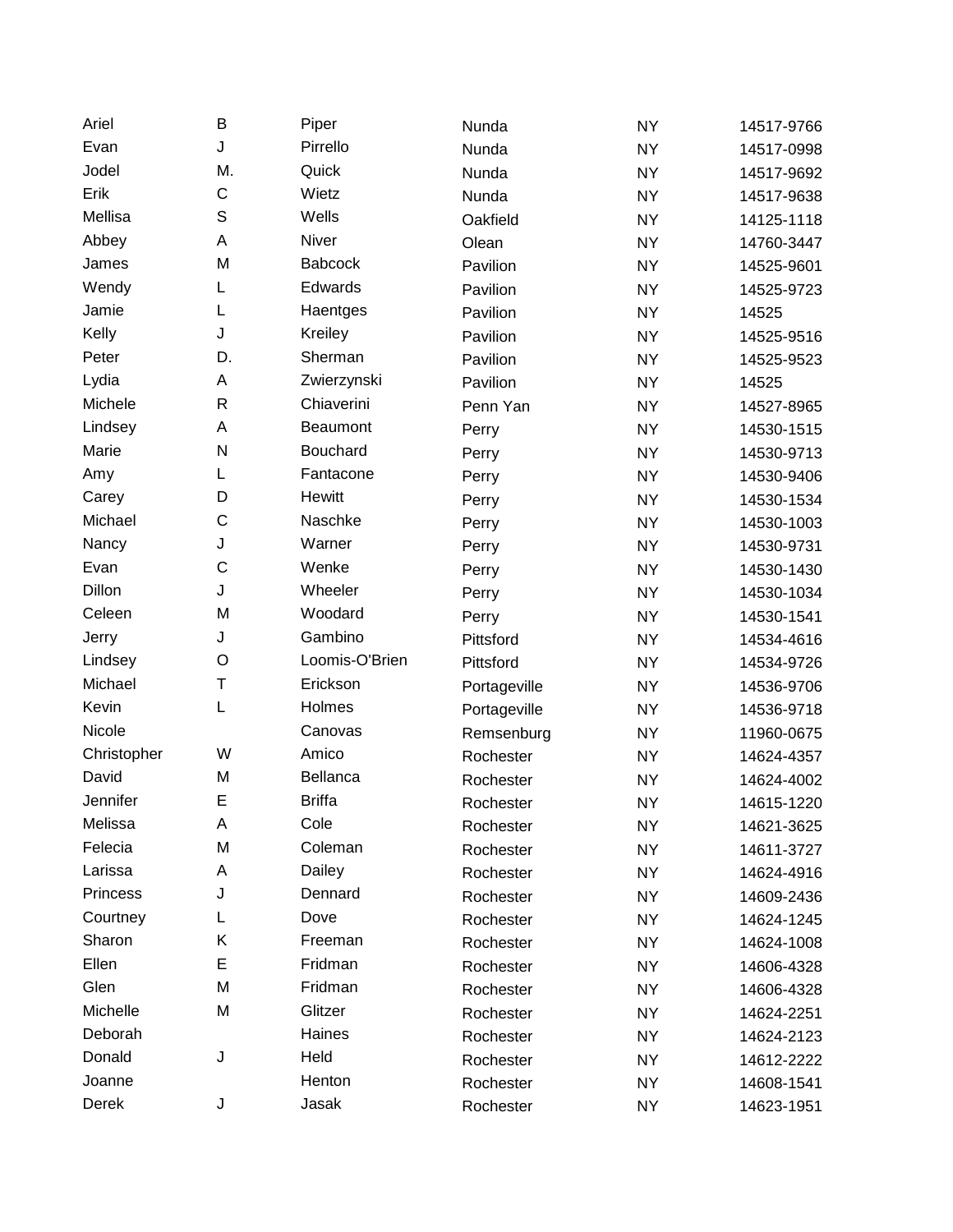| Amanda         | L           | Kammer          | Rochester             | <b>NY</b> | 14624-4901 |
|----------------|-------------|-----------------|-----------------------|-----------|------------|
| Iris           | D           | Kocik           | Rochester             | <b>NY</b> | 14609-1879 |
| Alita          | B           | Leonard         | Rochester             | <b>NY</b> | 14619      |
| Michael        | E           | McDonnell       | Rochester             | <b>NY</b> | 14615-1341 |
| John           | $\mathsf S$ | Northrup        | Rochester             | <b>NY</b> | 14606-4406 |
| Vanessa        | A           | Pata            | Rochester             | <b>NY</b> | 14617-5613 |
| Degloyde       | Κ           | Poles           | Rochester             | <b>NY</b> | 14606-1621 |
| Candice        |             | Ramirez         | Rochester             | <b>NY</b> | 14622-2963 |
| Jacob          | W           | Rouse           | Rochester             | <b>NY</b> | 14609-2310 |
| Edwin          | L           | Sargent         | Rochester             | <b>NY</b> | 14618-3144 |
| Jodi           | M           | Schultz         | Rochester             | <b>NY</b> | 14612-5520 |
| Tamara         | L           | Smith           | Rochester             | <b>NY</b> | 14624-4328 |
| Kristy         | L           | Taccone         | Rochester             | <b>NY</b> | 14615-1111 |
| Charles        | T           | Taylor          | Rochester             | <b>NY</b> | 14615-1874 |
| Jill           |             | <b>Tiefel</b>   | Rochester             | <b>NY</b> | 14624-2414 |
| Ann            | L           | Trott           | Rochester             | <b>NY</b> | 14609-3734 |
| Camelia        |             | Vazquez         | Rochester             | <b>NY</b> | 14616-3006 |
| Sherra         | M           | Watson          | Rochester             | <b>NY</b> | 14615-2067 |
| Teri           | L           | Willard         | Rochester             | <b>NY</b> | 14624-3905 |
| Shedrick       | J           | Wooden          | Rochester             | <b>NY</b> | 14621-3311 |
| Katelyn        | M           | Filozof         | Scottsville           | <b>NY</b> | 14546-9784 |
| Nicole         | M           | Kauffman        | Scottsville           | <b>NY</b> | 14546-9616 |
| James          | Patrick     | Devitt          | <b>Silver Springs</b> | <b>NY</b> | 14550-9714 |
| Elizabeth      | А.          | Daugherty       | South Wales           | <b>NY</b> | 14139-9738 |
| Ralph          |             | DePerna         | Spencerport           | <b>NY</b> | 14559-9740 |
| <b>Theresa</b> | M           | <b>DiStasio</b> | Spencerport           | <b>NY</b> | 14559-1640 |
| Amanda         | E           | McCullough      | Spencerport           | <b>NY</b> | 14559-1962 |
| Rikki          | L           | Voehringer      | Spencerport           | <b>NY</b> | 14559-9743 |
| Ellen          | A           | Richards        | Springville           | <b>NY</b> | 14141-9522 |
| Jacquline      | L           | Canute          | Springwater           | <b>NY</b> | 14560-9761 |
| Shane          | M           | Kelly           | Springwater           | <b>NY</b> | 14560-9747 |
| Amber          | E           | Carmichael      | Stafford              | <b>NY</b> | 14143-9550 |
| Sheila         | J           | Stanton         | Stafford              | <b>NY</b> | 14143-9505 |
| Mark           | J           | Williams        | Stafford              | <b>NY</b> | 14143-9511 |
| Megan          | Ε           | George          | Strykersville         | NY        | 14145-9401 |
| Jay            |             | Sheth           | The Hills             | <b>TX</b> | 78738-1340 |
| Nancy          | M           | Miles           | Varysburg             | <b>NY</b> | 14167-9737 |
| Anne           |             | Saavedra        | Walworth              | <b>NY</b> | 14568-9736 |
| Reilly         | M           | <b>Baker</b>    | Warsaw                | <b>NY</b> | 14569-1418 |
| Marla          | Е           | Beachy          | Warsaw                | <b>NY</b> | 14569-9544 |
| Julie          | L.          | <b>Beck</b>     | Warsaw                | NY        | 14569-9725 |
| Jenniffer      |             | <b>Brewer</b>   | Warsaw                | <b>NY</b> | 14569-1304 |
| Michelle       | L           | Goodenow        | Warsaw                | <b>NY</b> | 14569-1463 |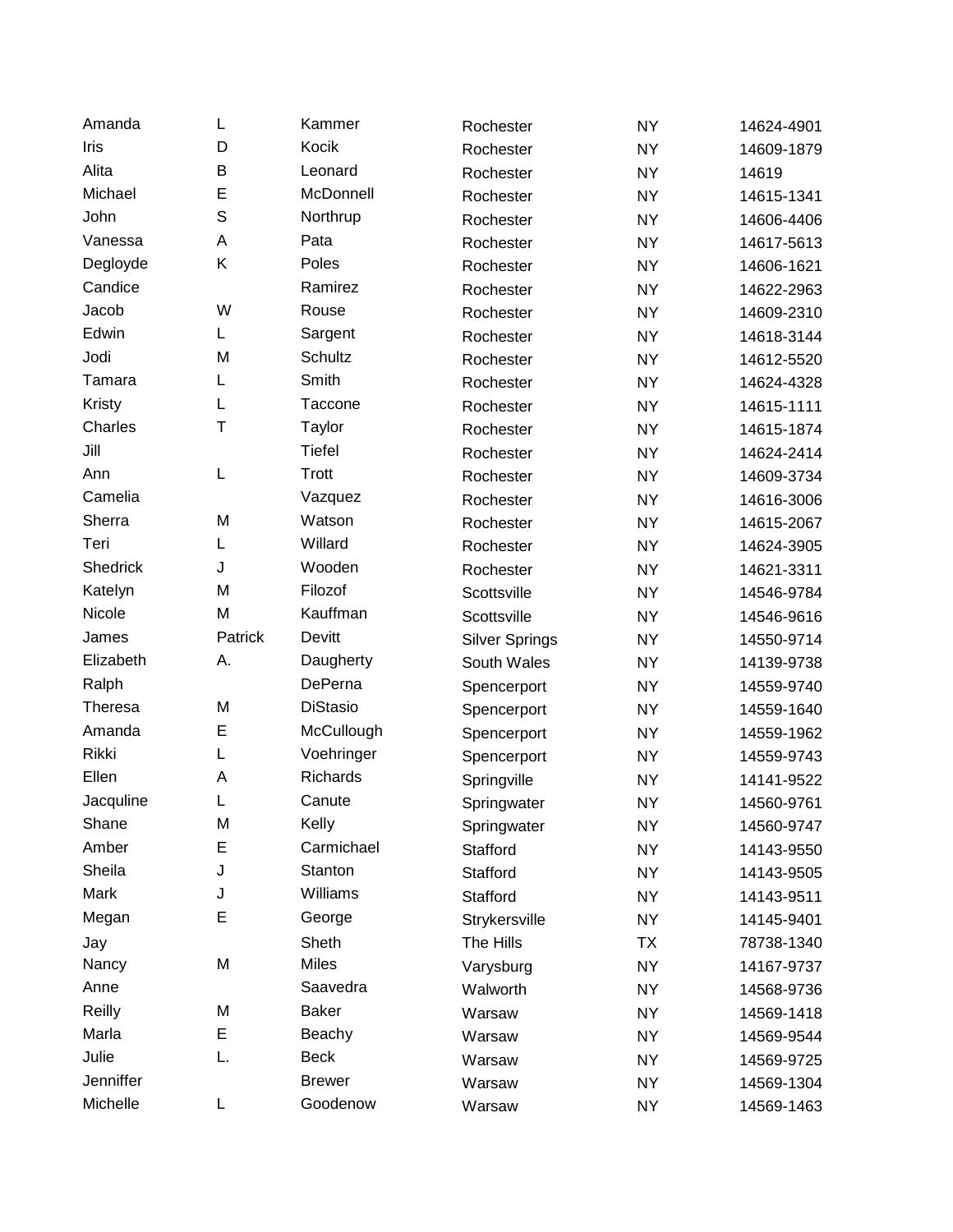| Chelsea    | A            | Henry           | Warsaw                         | <b>NY</b> | 14569-1037        |
|------------|--------------|-----------------|--------------------------------|-----------|-------------------|
| Sheri      | L            | Kersch          | Warsaw                         | <b>NY</b> | 14569-1416        |
| Shelby     | L            | Kruppner        | Warsaw                         | <b>NY</b> | 14569-9768        |
| Kimberly   | M            | Natalie         | Warsaw                         | <b>NY</b> | 14569-9518        |
| Frederick  | W            | Roll            | Warsaw                         | <b>NY</b> | 14569-1509        |
| Tracy      | L            | Weis            | Warsaw                         | <b>NY</b> | 14569-9702        |
| Amanda     | Κ            | Nowicki         | Waterport                      | <b>NY</b> | 14571-9722        |
| Gustavo    | B            | Alvarez         | Wayland                        | <b>NY</b> | 14572-9419        |
| Carrie     | Α            | Carney          | Wayland                        | <b>NY</b> | 14572-9588        |
| Shane      | M            | Folts           | Wayland                        | <b>NY</b> | 14572-9330        |
| Caleb      | Α            | Parker          | Wayland                        | <b>NY</b> | 14572-9212        |
| Gregory    | $\circ$      | Pettinger       | Wayland                        | <b>NY</b> | 14572-1204        |
| Janine     | M            | Watkins         | Wayland                        | <b>NY</b> | 14572             |
| Mariam     | J            | Wheatcraft      | Wayland                        | <b>NY</b> | 14572-9548        |
| Stephanie  | L            | Latragna        | Webster                        | <b>NY</b> | 14580-2602        |
| Tammy      | M            | Leader-Lindeman | Webster                        | <b>NY</b> | 14580-3610        |
| Joshua     | L            | Mann            | Webster                        | <b>NY</b> | 14580-1937        |
| Thanhsamay |              | Howard          | West Henrietta                 | <b>NY</b> | 14586-9473        |
| Jennifer   | L            | Peters          | <b>West Seneca</b>             | <b>NY</b> | 14218-1915        |
| Jamie      | L            | Wagner          | <b>West Seneca</b>             | <b>NY</b> | 14224-3523        |
| Julia      |              | <b>Dallas</b>   | <b>West Valley</b>             | <b>NY</b> | 14171-9637        |
| Jessica    | M            | <b>Teets</b>    | <b>West Valley</b>             | <b>NY</b> | 14171-9769        |
| Kasiem     | $\mathsf{P}$ | Callender       | <b>White Plains</b>            | <b>NY</b> | 10601-4122        |
| Jessica    | L            | <b>Drock</b>    | Wyoming                        | <b>NY</b> | 14591-9405        |
| Marsha     | E            | Leuer           | Wyoming                        | <b>NY</b> | 14591-9570        |
| Jared      | M            | Wielkie         | Yorkshire                      | <b>NY</b> | 14173-0369        |
|            |              |                 | <b>International Students:</b> |           |                   |
| Taheed     |              | Foy             | St. Thomas                     | VI        | 00805-2472        |
| Jose       | R            | Alicea          | Kingshill                      | VI        | 00851-5079        |
| Sean       | Α            | Sutton          | Toronto                        | ON        | Canada            |
| Filip      |              | Jankovsky       | Prague                         |           | Czech<br>Republic |
| Michio     |              | Shindo          | Akita-si,                      | Akita     | Japan             |
| Shinji     |              | Endo            | Kishiwada                      | Osaka     | Japan             |
| Shiori     |              | Naya            | Izumisano                      | Osaka     | Japan             |
| Yuki       |              | Sasao           | Kama City                      | Fukuoka   | Japan             |
| Ryoka      |              | Beppu           | Kurume                         | Fukuoka   | Japan             |
| Tomoko     |              | Masunaga        | Sakai                          | Fukui     | Japan             |
| Rena       |              | Hasegawa        | Chigasaki                      | Kanagawa  | Japan             |
| Mizuki     |              | Ebisawa         | Hadano                         | Kanagawa  | Japan             |
| Sachiko    |              | Kuroda          | Sano                           | Tochigi   | Japan             |
| Sohei      |              | Sasho           | Shimoda                        | Shizuoka  | Japan             |